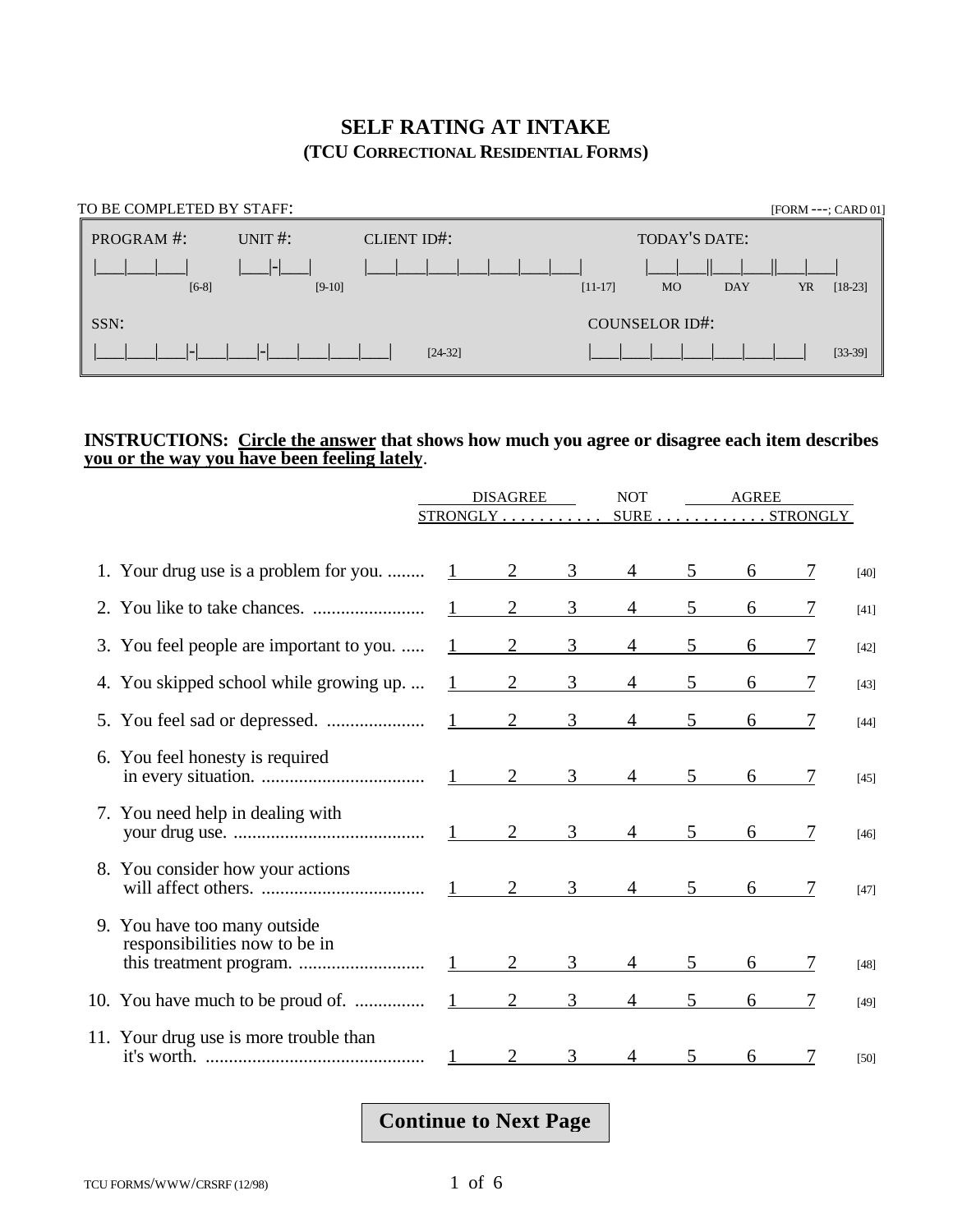|                                                                   | <b>DISAGREE</b>        |                |                | <b>NOT</b>            | AGREE          |   |               |        |
|-------------------------------------------------------------------|------------------------|----------------|----------------|-----------------------|----------------|---|---------------|--------|
|                                                                   |                        |                |                | STRONGLY SURESTRONGLY |                |   |               |        |
| 12. In general, you are satisfied                                 |                        | $1 \quad 2$    | $\mathfrak{Z}$ | $\overline{4}$        | 5 <sup>5</sup> | 6 |               | $[51]$ |
|                                                                   |                        | $1 \qquad 2$   | $\mathfrak{Z}$ | $\overline{4}$        | 5 <sup>5</sup> | 6 |               | $[52]$ |
| 14. You took things that did not belong                           |                        | $\frac{1}{2}$  | 3 <sup>7</sup> | $4\overline{ }$       | 5 <sup>5</sup> | 6 | 7             | $[53]$ |
| 15. You could be sent to jail or prison                           | $1 \qquad \qquad$      | 2              | 3 <sup>7</sup> | $4\overline{ }$       | 5 <sup>1</sup> | 6 | 7             | $[54]$ |
| 16. You feel mistreated by other people.                          | $1 \qquad \qquad$      | $\overline{2}$ | $\mathfrak{Z}$ | 4                     | 5              | 6 |               | $[55]$ |
| 17. You have thoughts of committing                               |                        |                | 3 <sup>7</sup> | $4\overline{ }$       | 5 <sup>5</sup> | 6 | 7             | $[56]$ |
| 18. You have trouble sitting still                                |                        |                | 3 <sup>7</sup> | $\overline{4}$        | 5 <sup>5</sup> | 6 | $\frac{1}{2}$ | $[57]$ |
| 19. Your drug use is causing problems                             | $1$ and $\sim$         | 2              | $\mathfrak{Z}$ | $\overline{4}$        | $5^{\circ}$    | 6 | 7             | $[58]$ |
|                                                                   | $1 \quad \blacksquare$ | $\overline{2}$ | 3              | $\overline{4}$        | 5              | 6 |               | $[59]$ |
| 21. You like others to feel afraid of you.                        | $1 \quad \blacksquare$ | $\overline{2}$ | $\mathfrak{Z}$ | $\overline{4}$        | 5              | 6 |               | $[60]$ |
| 22. You have trouble following                                    |                        |                | 3 <sup>7</sup> | $4\overline{ }$       | 5 <sup>5</sup> | 6 | 7             | $[61]$ |
| 23. This treatment program seems                                  |                        | 2              | $\mathfrak{Z}$ | $\overline{4}$        | 5              | 6 | 7             | $[62]$ |
|                                                                   |                        | 2              | 3              | 4                     | 5              | 6 |               | $[63]$ |
| 25. You like friends who are wild. $1$                            |                        |                |                |                       |                | b |               | $[64]$ |
| 26. Your drug use is causing problems in                          | $1 - 1$                | $\overline{2}$ | 3              |                       | 5              | 6 | 7             | $[65]$ |
| 27. You had good relations with<br>your parents while growing up. |                        |                | 3              |                       | 5              | 6 | 7             | $[66]$ |
| 28. You like to do things                                         |                        |                |                |                       |                | 6 | $\frac{1}{2}$ | $[67]$ |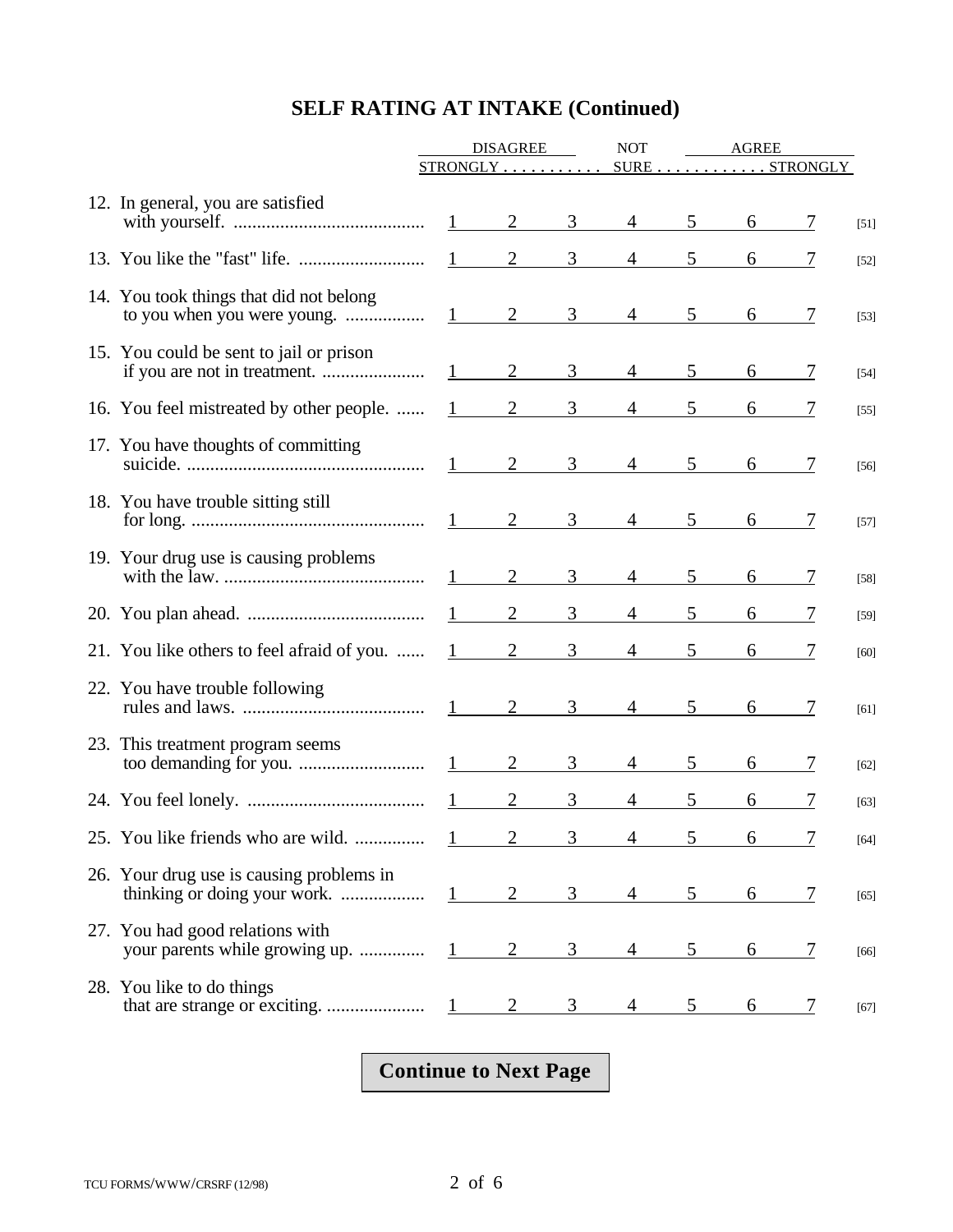|                                                                               | <b>DISAGREE</b>        |                |                | <b>NOT</b>     | <b>AGREE</b> |                                                     |                |                        |
|-------------------------------------------------------------------------------|------------------------|----------------|----------------|----------------|--------------|-----------------------------------------------------|----------------|------------------------|
|                                                                               | $STRONGLY$             |                |                |                |              | $\texttt{SURE} \dots \dots \dots \texttt{STRONGLY}$ |                |                        |
| 29. It is urgent that you find help<br>immediately for your drug use.         | $1 \qquad \qquad$      | $\overline{2}$ | $\overline{3}$ | $\overline{4}$ | 5            | 6                                                   |                | $[--;02;JD]$<br>$[13]$ |
|                                                                               |                        | $\overline{2}$ | 3              | $\overline{4}$ | 5            | 6                                                   |                | $[14]$                 |
|                                                                               | $\mathbf{1}$           | 2              | 3              | $\overline{4}$ | 5            | 6                                                   |                | $[15]$                 |
| 32. You feel a lot of pressure                                                | $1 -$                  | $\overline{2}$ | 3              | $\overline{4}$ | 5            | 6                                                   |                | $[16]$                 |
| 33. You depend on "things" more                                               | 1                      | 2              | $\overline{3}$ | $\overline{4}$ | 5            | 6                                                   |                | $[17]$                 |
| 34. Your drug use is causing problems                                         | 1                      | $\overline{2}$ | $\overline{3}$ | $\overline{4}$ | 5            | 6                                                   |                | $[18]$                 |
| 35. You had feelings of anger and<br>frustration during your childhood.       |                        | $\overline{2}$ | $\overline{3}$ | $\overline{4}$ | 5            | 6                                                   |                | $[19]$                 |
|                                                                               | $1 \quad \blacksquare$ | $\overline{2}$ | 3              | 4              |              |                                                     |                | [20]                   |
| 37. This treatment may be your last<br>chance to solve your drug problems.    | 1                      | $\overline{2}$ | $\overline{3}$ | $\overline{4}$ | 5            | 6                                                   |                | $[21]$                 |
| 38. You have urges to fight or                                                |                        | $\overline{2}$ | 3              | $\overline{4}$ |              | 6                                                   |                | $[22]$                 |
| 39. You think about probable results                                          | $1 \quad \blacksquare$ | $\overline{2}$ | 3              | 4              | 5            | 6                                                   |                | $[23]$                 |
| 40. You are tired of the problems                                             |                        | $\overline{2}$ | 3              | 4              | 5            | 6                                                   |                | $[24]$                 |
|                                                                               |                        | $\overline{2}$ | 3              | 4              | 5            | 6                                                   |                | $[25]$                 |
| 42. You feel you are basically no good.                                       | $\mathbf{1}$           | 2              | 3              | 4              | 5.           | 6                                                   | 7              | $[26]$                 |
| 43. This kind of treatment program<br>will <u>not</u> be very helpful to you. | 1                      | 2              | 3              | 4              | 5            | 6                                                   | <u>7</u>       | $[27]$                 |
|                                                                               |                        | $\overline{2}$ | 3              | 4              | 5            | 6                                                   | $\overline{1}$ | $[28]$                 |
| 45. You have trouble making decisions.                                        | 1                      | $\overline{2}$ | 3              | 4              | 5            | 6                                                   |                | [29]                   |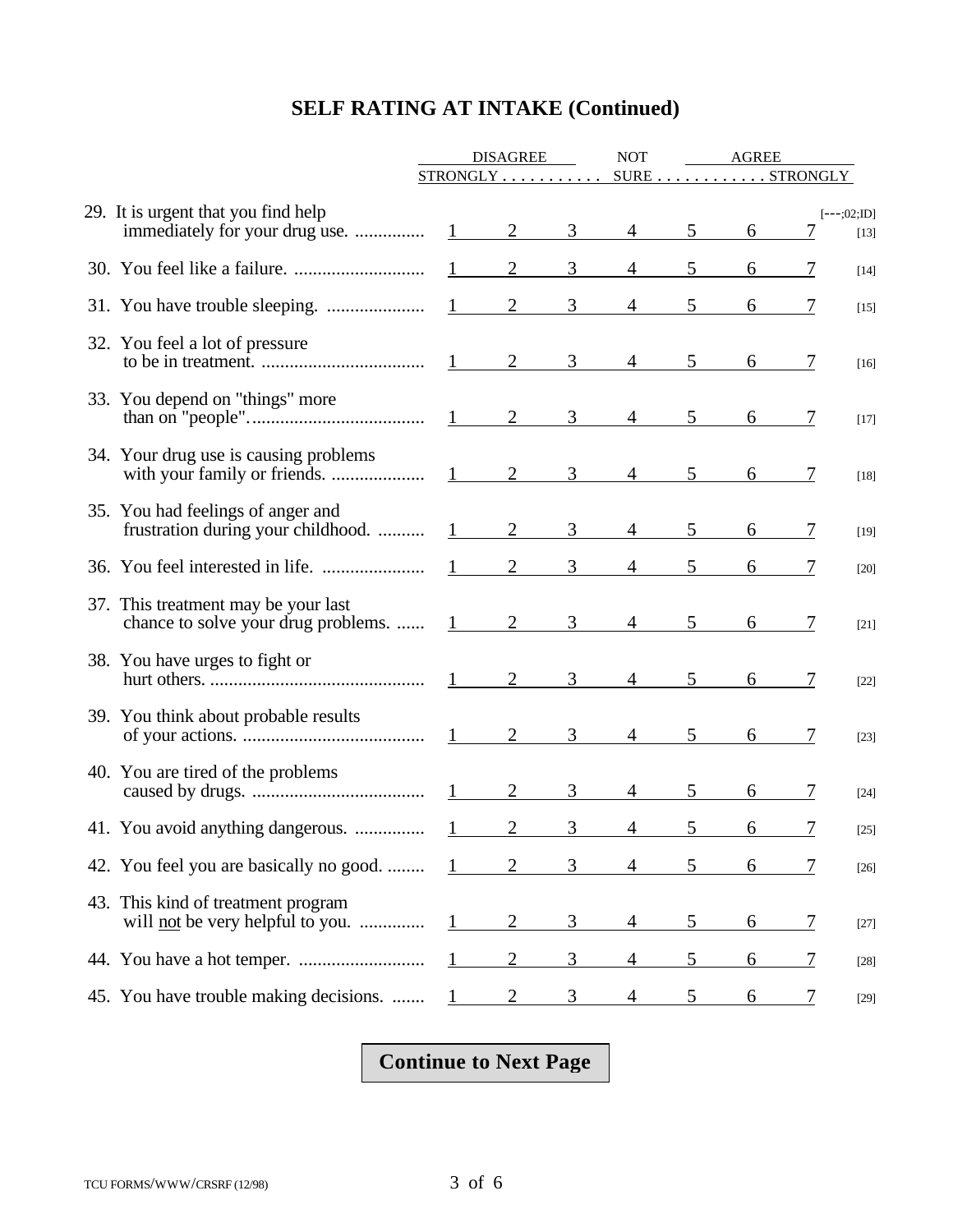|                                                                                      | <b>DISAGREE</b> |                        |                | <b>NOT</b>     | AGREE                        |                |            |   |        |
|--------------------------------------------------------------------------------------|-----------------|------------------------|----------------|----------------|------------------------------|----------------|------------|---|--------|
|                                                                                      |                 |                        |                |                | $STRONGLY$ SURESTRONGLY      |                |            |   |        |
| 46. Your drug use is causing problems                                                |                 |                        |                | 3 <sup>7</sup> |                              | $4\quad 5$     | 6          |   | $[30]$ |
| 47. You keep the same friends                                                        |                 |                        | $1 \qquad 2$   | $\mathfrak{Z}$ | $4\overline{ }$              | 5 <sup>5</sup> | 6          | 7 | $[31]$ |
| 48. You have legal problems that require                                             |                 |                        |                | 3              | $4\overline{ }$              | 5 <sup>5</sup> | 6          | 7 | $[32]$ |
| 49. You think of several different ways                                              |                 |                        |                | $\mathfrak{Z}$ | $\overline{4}$               | 5 <sup>5</sup> | 6          | 7 | $[33]$ |
| 50. You plan to stay in this treatment                                               |                 |                        |                | $\mathfrak{Z}$ | $4 -$                        | 5 <sup>5</sup> | 6          |   | $[34]$ |
| 51. You got involved in arguments and                                                |                 | $1 \qquad \qquad$      | 2              | 3              | $\overline{4}$               | 5 <sup>5</sup> | 6          |   | $[35]$ |
|                                                                                      |                 | 1                      | 2              | 3              | 4                            |                | 6          |   | $[36]$ |
| 53. You will give up your friends<br>and hangouts to solve your                      |                 |                        |                | 3 <sup>7</sup> | $\overline{4}$               | 5 <sup>5</sup> | $6\degree$ |   | [37]   |
| 54. You analyze problems by looking                                                  |                 |                        | $1 \qquad 2$   | 3              | $\overline{4}$               | 5 <sup>5</sup> | 6          | 7 | $[38]$ |
| 55. Your temper gets you into fights                                                 |                 | 1                      | 2              | 3              | $\overline{4}$               | 5 <sup>5</sup> | 6          | 7 | $[39]$ |
| 56. You make decisions without thinking                                              |                 | $1 \quad \blacksquare$ | 2              | 3              | $\overline{4}$               | 5              | 6          | 7 | $[40]$ |
| 57. While a teenager, you got into trouble<br>with school authorities or the police. |                 |                        |                |                | $1 \t 2 \t 3 \t 4 \t 5 \t 6$ |                |            |   | $[41]$ |
| 58. You can quit using drugs without                                                 |                 |                        |                | 3              | 4                            | 5              | 6          | 7 | $[42]$ |
| 59. You have trouble concentrating or                                                |                 | $1 \quad \blacksquare$ | 2              | 3              |                              | 5              | 6          | 7 | [43]   |
| 60. Your drug use is causing problems                                                |                 |                        | $\overline{2}$ | 3              |                              | 5              | 6          | 7 | $[44]$ |
| 61. You feel extra tired or run down.                                                |                 |                        | 2              | 3              | 4                            | 5              | 6          |   | [45]   |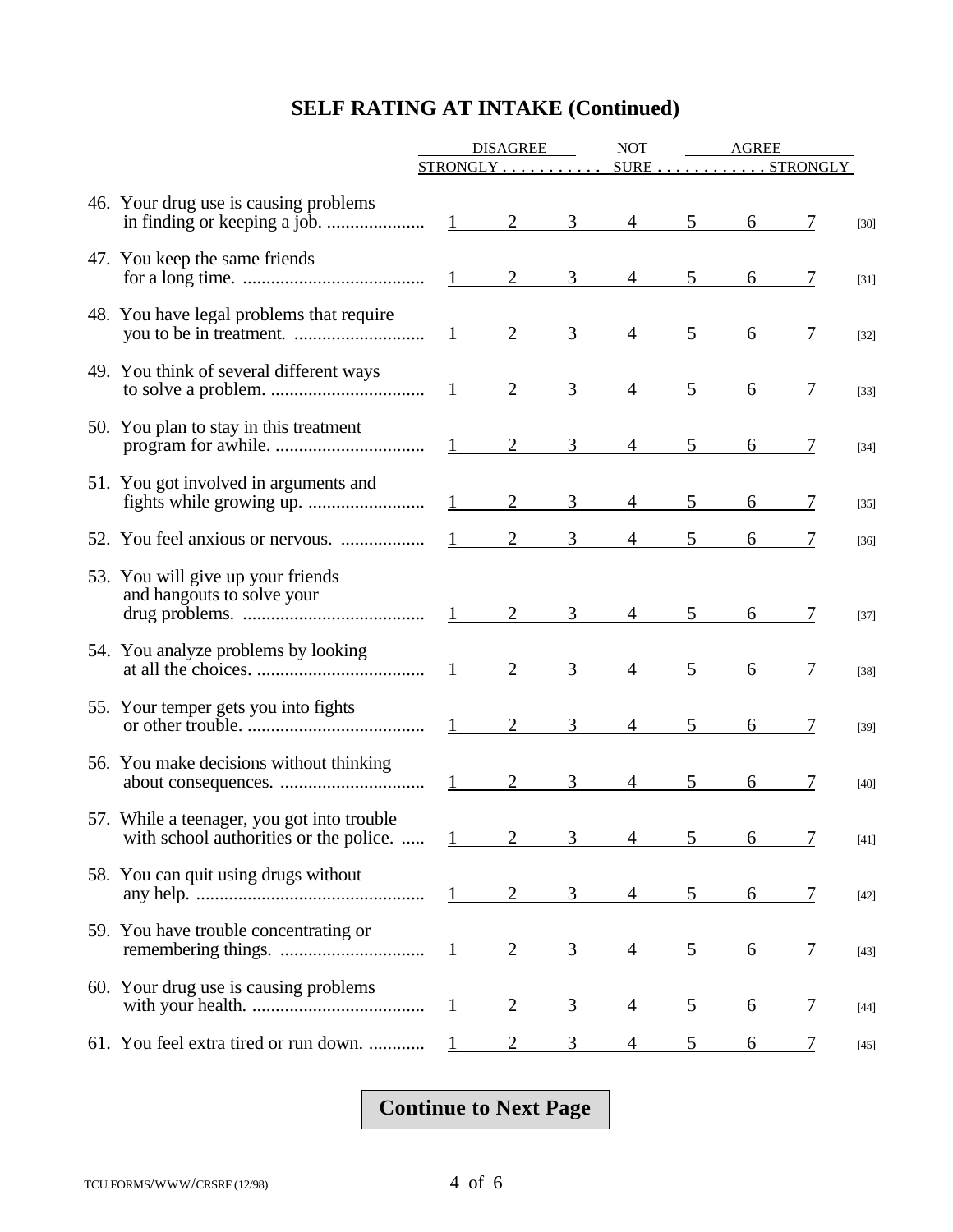|                                                                        | <b>DISAGREE</b>        |                |                | <b>NOT</b>     |             | <b>AGREE</b> |                   |        |
|------------------------------------------------------------------------|------------------------|----------------|----------------|----------------|-------------|--------------|-------------------|--------|
|                                                                        | $STRONGLY$             |                |                |                |             |              | $SURE$ $STRONGLY$ |        |
|                                                                        |                        | 2              | $\mathfrak{Z}$ | $\overline{4}$ | 5           | 6            | 7                 | $[46]$ |
| 63. You are in this treatment program<br>because someone else          |                        | 2              | 3              | $\overline{4}$ |             |              |                   |        |
|                                                                        |                        |                |                |                |             |              |                   | $[47]$ |
|                                                                        |                        | $\overline{2}$ | 3              | 4              | 5           | 6            |                   | $[48]$ |
| 65. You had good self-esteem and                                       | 1                      | $\overline{2}$ | 3              |                | 5           | 6            |                   | $[49]$ |
| 66. You feel afraid of certain things,<br>like elevators, crowds, or   | 1                      | 2              | 3              | $\overline{4}$ | $5^{\circ}$ | 6            |                   | $[50]$ |
| 67. You are concerned about                                            |                        | $\overline{2}$ | 3              | $\overline{4}$ | 5           | 6            |                   | $[51]$ |
| 68. You only do things that feel safe.                                 |                        | $\overline{2}$ | 3              | 4              | 5           | 6            |                   | $[52]$ |
| 69. Your life has gone out of control.                                 |                        | $\overline{2}$ | 3              | 4              | 5           | 6            |                   | $[53]$ |
| 70. You get mad at other people easily.                                | $\mathbf{1}$           | 2              | 3              | 4              | 5           | 6            |                   | $[54]$ |
| 71. Your religious beliefs are                                         | $1 \quad \blacksquare$ | $\overline{2}$ | 3              | $\overline{4}$ | 5           | 6            |                   | $[55]$ |
| 72. Your drug use is making your life                                  | $1 \quad \blacksquare$ | $\overline{2}$ | 3              |                | 5           | 6            |                   | $[56]$ |
| 73. You wish you had more respect                                      |                        | $\overline{2}$ | 3              | 4              | 5           | 6            |                   | $[57]$ |
|                                                                        |                        | $\overline{2}$ | 3              | 4              | 5           | 6            |                   | $[58]$ |
| 75. This treatment program can really                                  | $\mathbf{L}$           | 2              | 3              | 4              | 5           | 6            | 7                 | $[59]$ |
| 76. You have carried weapons,                                          |                        | $\overline{2}$ | 3              | 4              | 5           | 6            | 7                 | $[60]$ |
|                                                                        |                        | $\overline{2}$ | 3              | 4              | 5           | 6            | 7                 | $[61]$ |
| 78. You were emotionally or physically<br>abused while you were young. |                        | 2              | 3              |                | 5           | 6            | 7                 | $[62]$ |